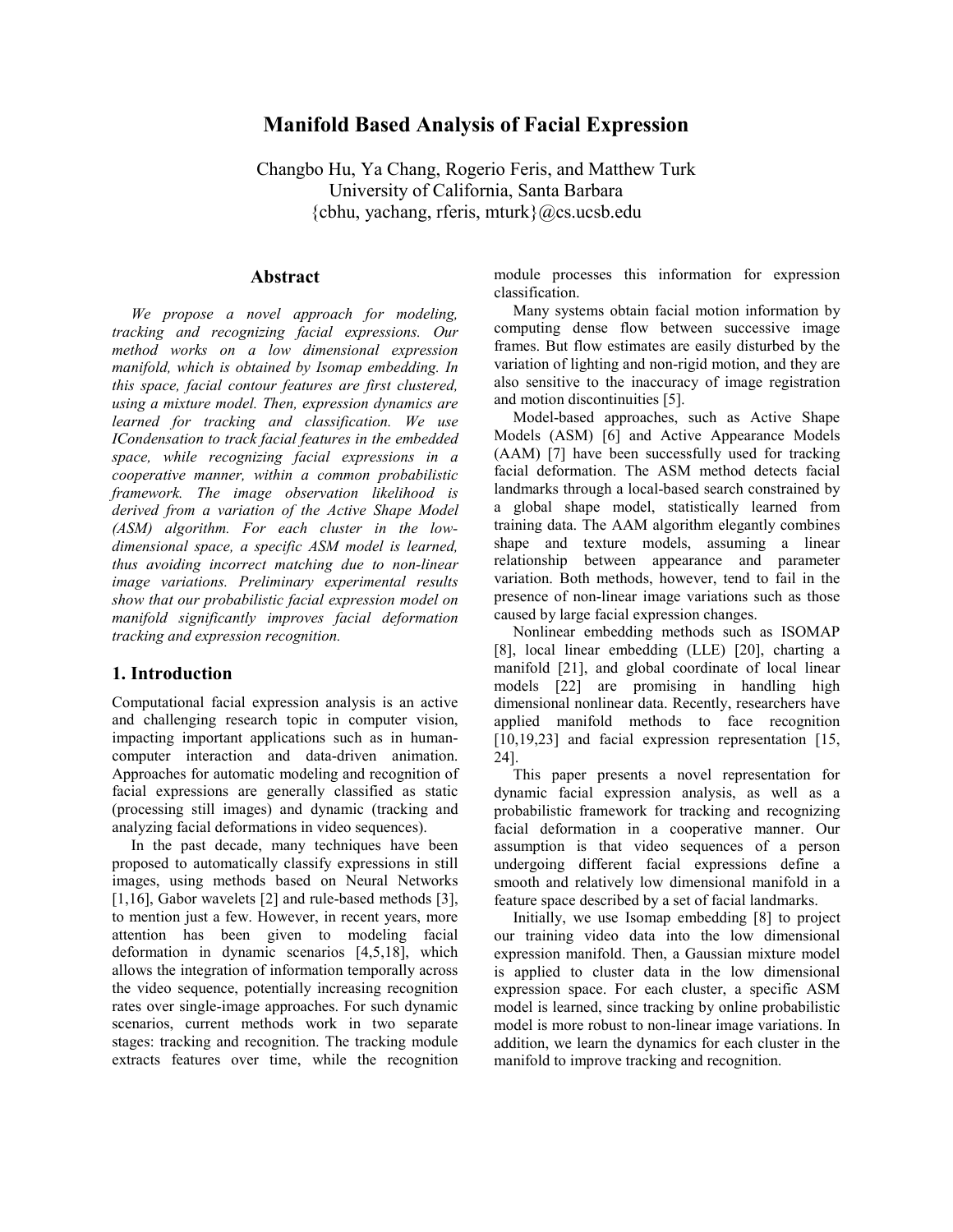Based on this representation, a particle filter tracker is used to track facial deformation in the embedded space, while recognizing facial expressions. Differing from traditional methods that consider expression tracking and recognition in separate stages, we address these tasks in a common probabilistic framework, which enables them to be solved in a cooperative manner.

The remainder of this paper is organized as follows: in Section 2 we discuss related work. Section 3 covers the learning of our proposed representation, while Section 4 describes the framework to track and recognize facial expressions. Section 5 reports our experimental results and Section 6 presents conclusions and future work.

# **2. Related Work**

Recently, Wang et al. [9] demonstrated the importance of applying non-linear dimensionality reduction in the field of non-rigid object tracking. In fact, representing the object state as a globally coordinated low dimensional vector improves tracking efficiency and reduces local minimum problems in optimization. They learn the object's intrinsic structure in a low dimension manifold with density modeled by a mixture of factor analyzers. Our work also models the intrinsic structure of facial expressions for tracking, but extends it to include recognition in a unified probabilistic framework.

We were also inspired by the work of Lee et al. [10], who present a method for modeling and recognizing human faces in video sequences. They use an appearance model composed of pose manifolds and a matrix of transition probabilities to connect them. In our work, we consider transition probabilities among clusters in the embedded space, effectively capturing the dynamics of expression changes and exploiting the temporal information for recognition.

Zhou, Krueger and Chellapa [11] proposed a generic framework to track and recognize human faces simultaneously by adding an identity variable to the state vector in the sequential importance sampling method. The posterior probability of the identity variable is then estimated by marginalization. Their work, however, does not consider tracking and recognition of facial deformation, the main focus of this paper.

Cootes et al. [6] proposed the Active Shape Model algorithm, which detects facial landmarks through a local-based search constrained by a global shape model, statistically learned from training data. This method was extensively used for facial deformation tracking, but may fail under large expression transitions. In our approach, we use specific ASM

models for each cluster in the embedded space. On-line model selection is done probabilistically in a cooperative manner with expression classification, thus improving tracking reliability.

# **3. Learning Dynamic Facial Deformation**

Non-linear dimensionality reduction has attracted attention for a long time in computer vision and visualization research. Images lie in a very high dimensional space, but a class of images generated by latent variables lies on a manifold in this space. For human face images, the latent variables may be the illumination, identity, pose and facial deformations. In this paper, we are interested in embedding the facial deformations of a person in a very low dimensional space, which reflects the intrinsic structure of facial expressions. From training video sequences of different people undergoing different expressions, a low dimensional manifold is learned, with a subsequent probabilistic modeling used for tracking and recognition.

# **3.1. The Training Database**

For preliminary testing, we collected a database of two subjects who were asked to perform six basic facial expressions multiple times. To reduce the influence of illumination variation, we preprocessed the training data video sequence by detecting a set of 2D facial landmarks in each image, which defines the shape of a face in each particular frame. We use the Active Shape Model algorithm to accomplish this task. With a good manual initialization and separate training models prepared specifically for each expression image set, we can extract the face shape precisely. Figure 1 shows the facial points in our shape model.

The whole training dataset, comprising different video sequences of different people undergoing different facial expressions, is then specified by a set  $X = \{x_1, \dots, x_n\}$ , where  $x_i \in R^{2D}$  notes a set of *D* facial points in a particular frame, and *n* denotes the total number of images in the training data. Unlike traditional manifold embedding papers, where data can be in any order, our training images are ordered according to the video sequences, thus allowing the learning of dynamics on the manifold, as we will show later.

# **3.2. Isomap Embedding**

To embed the high dimension data set  $X = \{x_1, ..., x_n\}$  with  $x_i \in R^{2D}$  to a space with low dimension d < 2D, we use the Isomap embedding algorithm [8]. Our goal is to find the latent variable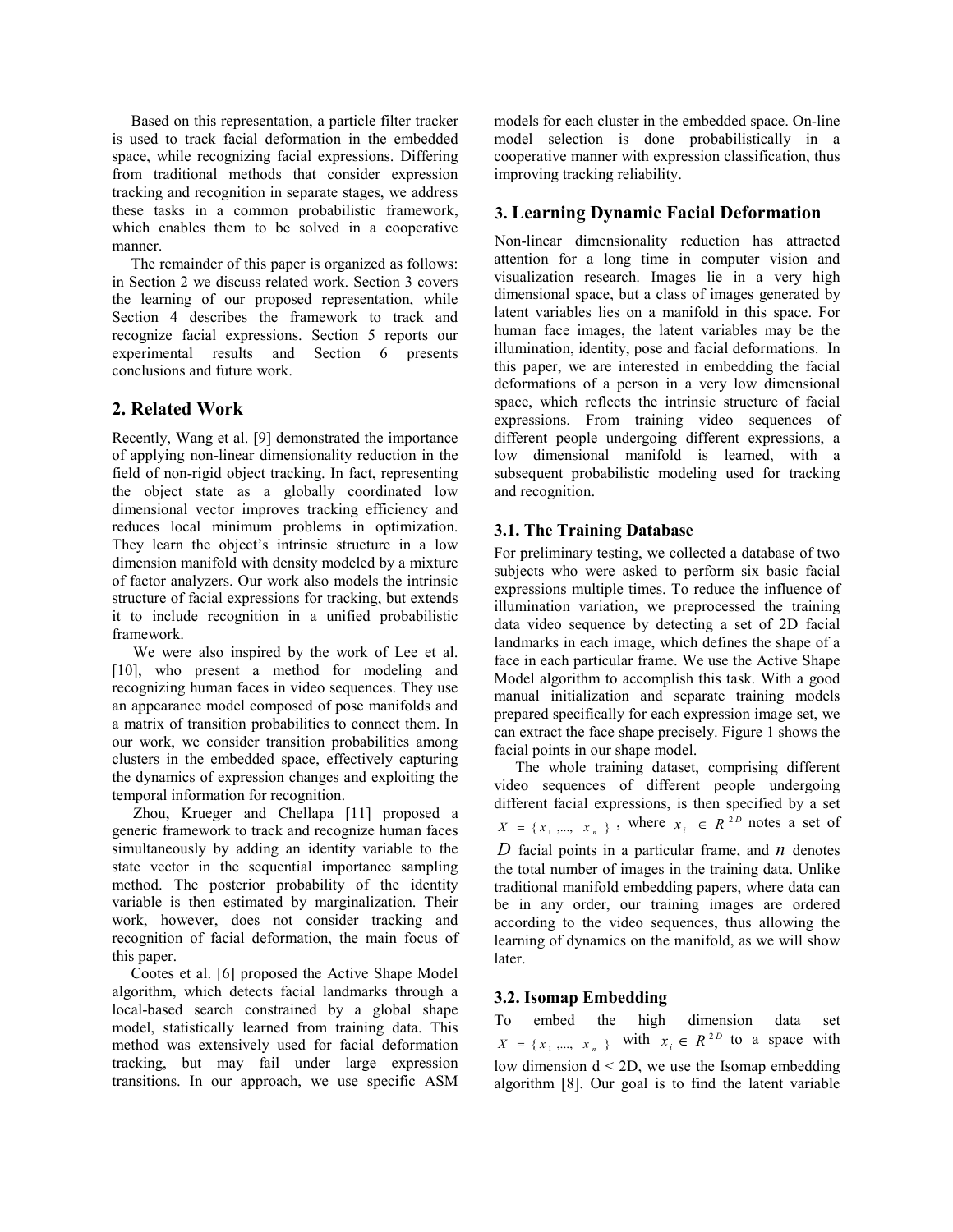

Figure 1. The shape model, defined by a set of facial landmarks.

 $Y = \{y_1, y_2, \dots, y_n\}$ , where  $y_i \in R^d$ . This latent variable encodes the knowledge of the data set and controls the data variations.

In the Isomap algorithm, the local geometry of the high dimensional manifold is initially measured through the distances between neighboring data points. For each pair of non-neighboring data points, Isomap finds the shortest path through the data set connecting them, subject to the constraint that the path must hop from neighbor to neighbor. The length of this path is an approximation to the distance between its end points, as measured within the underlying manifold. Finally, the classical method of multidimensional scaling [14] is used to find a set of low dimensional points with similar pairwise distances.

Figure 2 shows the result of projecting our training data (set of facial shapes) in a three dimensional space using Isomap embedding.

### **3.3. Mixture Model on the Embedded Space**

In the lower dimensional embedded space, we describe the distribution of the data using a Gaussian Mixture



Figure 2: Training data in the embedded space. Different colors correspond to different expressions. Figure 3: GMM in the embedded space. Ellipsoids

Model (GMM). The Expectation-Maximization (EM) algorithm is used to estimate the distribution. The following equation describes the density model, where  $p(y)$  is the probability that a point in the low dimensional space is generated by the model, *k* is the number of Gaussians,  $p(\omega = i)$  constitutes the mixture coefficients and  $N(\mu_i, C_i)$  describes each Gaussian distribution with mean  $\mu_i$  and covariance matrix  $C_i$ :

$$
p(y) = \sum_{i=1}^{K} p(\omega = i) N(\mu_i, C_i)
$$
 (3.1)

Figure 3 is an example to illustrate this GMM in the embedded space. Ellipsoids centers and sizes show the mixture centers and the covariance respectively.

## **3.4. Cluster-Based Active Shape Models**

If we were to train an Active Shape Model from all the images in a data set together, the significant variation in the data set would not be modeled well and the tracking performance would be poor. Instead, we train a set of ASM models for each image cluster; that is, for each set of images corresponding to a mixture center (with a defined covariance) of the GMM in the embedded space.

 We also propose a method to select and probabilistically integrate the ASM models in ICondensation framework. We will show in Section 4 that online model selection allows tracking to be robust under large expression variations.

In ASM, a shape vector *S* is represented in the space spanned by a set of eigenvectors learned from the training data. As a result, S may be expressed as:

$$
S = S + Us \tag{3.2}
$$

where  $\overline{S}$  is the mean shape, U is the matrix consisting of eigenvectors and *s* constitutes the shape



centers show the mixture centers; sizes show the covariance.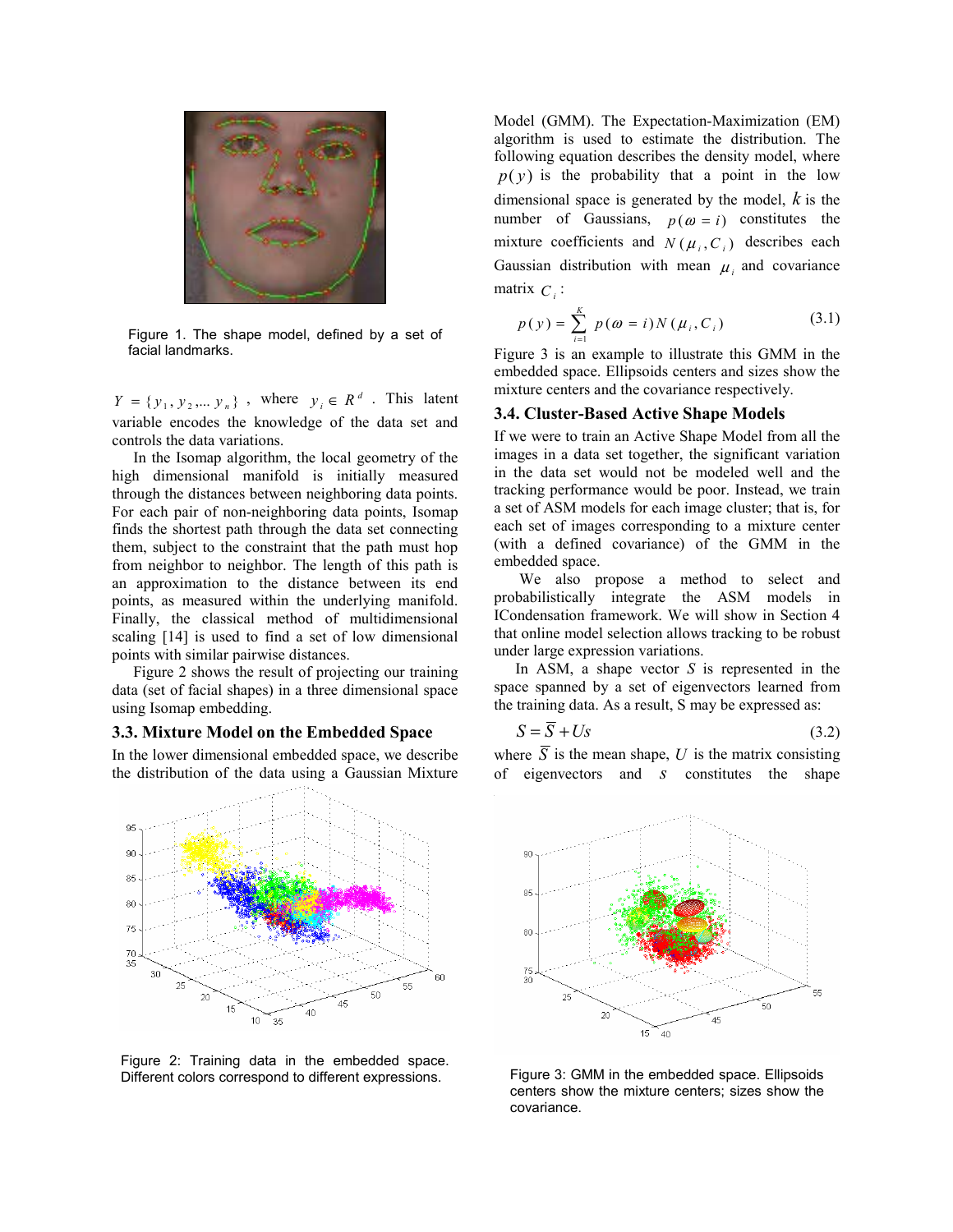parameters, which are estimated during ASM search. In Section 4, we will describe how tracking is achieved using the learned ASM models.

#### **3.5. Learning Dynamics on the Manifold**

Based on the manifold representation, we can learn a dynamic model, defined as the transition probability  $p(y_t | y_{t-1})$ . Let  $\omega \in \{1, ..., k\}$  be a discrete random variable denoting the cluster center and let  $r \in \{1, ..., n_r\}$  be a discrete random variable denoting the expression class. For this work,  $n_r = 6$ , meaning that *r* can assume six basic expressions. We have been using the prototypical universal expressions of fear, disgust, happiness, sadness, anger and surprise, though the method does not depend on this particular grouping.

The dynamic model can be factorized in the following way:

$$
p(y_t | y_{t-1}) = \sum_{w_t} p(y_t | y_{t-1}, \omega_t) p(\omega_t | y_{t-1})
$$
  
= 
$$
\sum_{\omega_t, \omega_{t-1}} p(y_t | y_{t-1}, \omega_t) p(\omega_t | \omega_{t-1}) p(\omega_{t-1} | y_{t-1})
$$
 (3.3)

where 
$$
p(\omega_t | \omega_{t-1}) = \sum_{r_{t-1}} p(\omega_t | \omega_{t-1}, r_{t-1}) p(r_{t-1})
$$

This assumes that  $\omega_t$  and  $y_{t-1}$  are conditionally independent given *ωt-1*.

For each state of  $r_{t-1}$  (i.e., each expression class), the cluster transition dynamics  $P(\omega_t | \omega_{t-1}, r_{t-1})$  can be learned from the training data.  $P(y_t | y_{t-1}, \omega_t)$  is the dynamic model for a known cluster center. For simplification, we assume the dynamics in a fixed cluster is the same for each expression.

Similar to Wang, et al. [9], we also model the within cluster transition as a first order Gaussian Auto-Regressive Process (ARP) by:

$$
p(y_t | y_{t-1}, \omega_t) = N(A_{\omega_t} y_{t-1} + D_{\omega_t}, BB^T)
$$
 (3.4)

which can be represented in generative form as

$$
y_{t} = A_{\omega_{t}} y_{t-1} + D_{\omega_{t}} + B w_{k}
$$
 (3.5)

where  $A_{\omega}$  and  $D_{\omega}$  are the deterministic parameters of the process,  $BB<sup>T</sup>$  is the covariance matrix, and  $w<sub>k</sub>$ 

is independent random white noise.

For AR parameter learning, we use the same method as Blake and Isard [12]. Combining equations (3.3), (3.4) and (3.5), we get:

$$
p(y_t | y_{t-1}) =
$$
  
\n
$$
\sum_{\omega_i, \omega_{t-1}r_{t-1}} p(y_t | y_{t-1}, \omega_t) p(\omega_t | \omega_{t-1}, r_{t-1}) p(r_{t-1}) p(\omega_{t-1} | y_{t-1})
$$
\n
$$
= \sum_{\omega_i} N(A_{\omega_i} y_{t-1} + D_{\omega_i}, BB^T) \alpha(\omega_i; y_{t-1})
$$
\n(3.6)

where

$$
\alpha(\omega_i; y_{i-1}) = \sum_{\omega_{i-1}, r_{i-1}} P(\omega_i | \omega_{i-1}, r_{i-1}) P(r_{i-1}) P(\omega_{i-1} | y_{i-1})
$$
(3.7)

Wang et al. [9] pointed out that the equations above model a Mixture of Gaussian Diffusion (MGD), whose mixture term is controlled by the random variable  $\omega$ . In our work, the mixture term is also controlled by the expression recognition random variable.

#### **4. Probabilistic Tracking and Recognition**

In the previous section, we showed how to learn a facial expression model on the manifold as well as its associated dynamics. Now, we show how to use this representation to achieve robust online facial deformation tracking and recognition. Our probabilistic tracking is based on the ICondensation algorithm [13], which is described next, followed by expression classification. Both tracking and recognition are described in the same probabilistic framework, which enables them to be carried out in a cooperative manner.

#### **4.1. ICondensation Tracking**

Our object state is composed of rigid and non-rigid parts, defined by  $s = (x, y, \theta, sc; y_1... y_d)$ . The rigid part  $(x, y, \theta, sc)$  represents the rigid face motion (position, orientation and scale), while the non-rigid part ( $y_1... y_d$ ) is the low dimensional representation of facial deformation obtained by Isomap embedding, as described in Section 3.

At time *t*, the conditional object state density is represented as a weighted set of samples  $\{(s_t^{(n)}, \pi_t^{(n)}), n = 1,... N\}$ , where  $s_t^{(n)}$  is a discrete sample with associated weight  $\pi_t^{(n)}$ , where  $\sum_{n} \pi_i^{(n)} = 1$ . Below we illustrate one step of a

sample's evolution.

After this step, the state with largest weight describes the tracking output in each frame, consisting of face pose  $(x, y, \theta, sc)$  and deformation, which is obtained by projecting  $(y_1... y_d)$  back to the original shape space, through a nearest-neighbor scheme.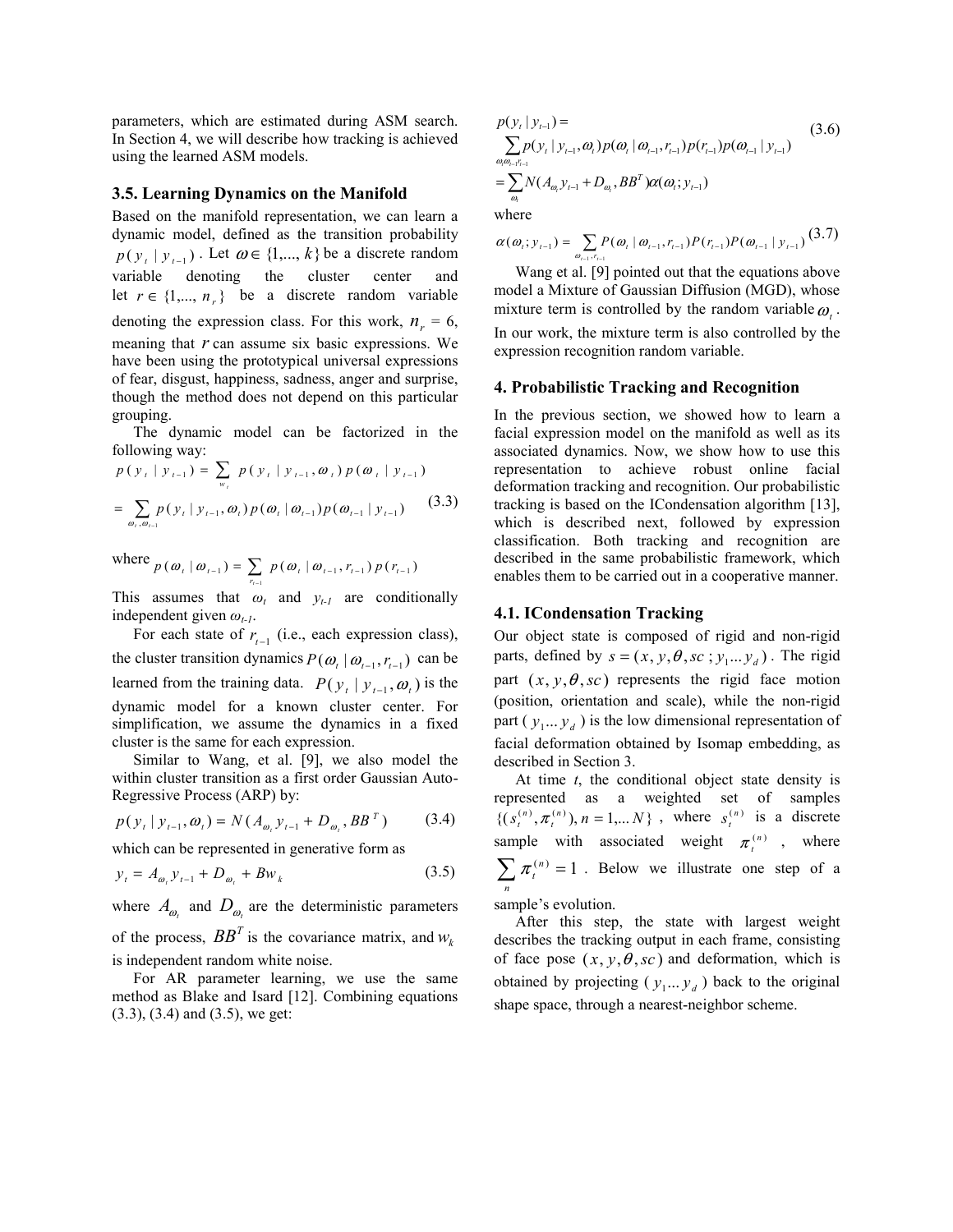#### **Sequential Importance Sampling Iteration**:

Main Objective: Generate sample set

 ${S_t} = \{ (s_t^{(n)}, \pi_t^{(n)})$ ,  $n = 1,... N \}$  at time *t* from sample set  $S_{t-1} = \{ (s_{t-1}^{(n)}, \pi_{t-1}^{(n)}) , n = 1,... N \}$  at time  $t-1$ .

*Algorithm:*  For each sample,  $n = 1$  to  $N$ :

**1)** Create samples  $\widetilde{s}_t^n$ 

Choose one of the following sampling methods with a fixed probability:

- (1) Generate sample from initialization prior.
- (2) Generate sample from importance resampling, where the importance function is the posterior from time t-1;
- **2)** Predict  $s_t^n$  from  $\widetilde{s}_t^n$

a) If  $\tilde{s}_t^n$  was generated from the prior probability,

choose  $s_t^n$  from  $\tilde{s}_t^n$  adding a fixed Gaussian noise.

b) If  $\tilde{s}_t^n$  was generated from the posterior probability, apply the dynamic model for prediction. For the rigid state part, we use constant prediction, adding a small Gaussian noise. For the non-rigid part, we use the MGD noise model, where the weight of each component is controlled by the cluster center distribution  $p(\omega)$  and expression classification distribution  $p(r)$ .

**3)** Update the set of samples. The measurement of the sample  $s_t^n$  is  $\pi_t^{(n)} = \lambda_t^{(i)} * M(s_t^n)$ , where  $\lambda_t^{(i)}$  is the importance sampling correction term. M is the sample measurement function, described in the next subsection.

**4)** After all the samples are generated and measured, normalize  $\pi_i^{(n)}$  so that  $\sum_{n} \pi_i^{(n)} = 1$  and store the sample set as  $\{(s_t^{(n)}, \pi_t^{(n)}), n = 1,... N\}$ 

#### **4.1.1. Sample Measurement**

In order to measure a sample (function M in the algorithm above), we proceed in the following way. For each mixture center in the embedded space, a specific ASM model is selected to measure image observation. This measure is given by a residual error

obtained after applying one step of ASM search (we refer to Cootes et al. [6] for details on the search process). Face pose initialization is given by the sample rigid part  $(x, y, \theta, sc)$  and shape initialization is computed by projecting the non-rigid part ( $y_1... y_d$ ) of the sample back to the original shape space (using a nearest-neighbor scheme).

Once we have a residual error for each one of the mixture centers, the desired sample measurement is obtained by a weighted sum of these residuals, where the weights corresponds to the likelihood of the sample non-rigid part ( $y_1... y_d$ ) in each Gaussian model.

This scheme allows tracking to be robust under large facial expression changes, as we will show in Section 5. Next we describe how to update expression classification in each frame, using a common probabilistic framework.

#### **4.2. Expression Recognition Updating**

We have already showed that the distribution of the discrete random variable  $r$  (the expression recognition variable) directly affects tracking (see sample prediction and dynamic model learning). Now we show how to update the posterior probability  $p(r_t | y_{0:t})$  in every frame to identify facial deformation.

In the ICondensation tracking, by assuming statistical independence between all noise variables, Markov property and priors of the distributions  $p(\omega_0 | r_0)$ ,  $p(r_0 | y_0)$ ,  $p(y_t | y_{t-1})$  on embedded space, our goal is to compute the posterior  $p(r_i | y_{0:t})$ . It is in fact a probability mass function (PMF) as well as a marginal probability of  $p(r_t, \omega_t | y_{0:t})$ . Therefore, the problem is reduced to computing the posterior probability  $p(r_{0:t}, \omega_{0:t} | y_{0:t})$ .

$$
p(r_{0t}, \omega_{0t} | y_{0t}) =
$$
\n
$$
p(r_{0t-1}, \omega_{0t-1} | y_{0t-1}) \frac{p(y_t | r_{0t-1}, \omega_{0t-1}) p(r_t | r_{t-1}) p(\omega_t | \omega_{t-1})}{p(y_t | y_{0t-1})}
$$
\n
$$
= p(r_0, \omega_0 | y_0) \prod_{l=1}^t \frac{p(y_l | r_l, \omega_l) p(r_l | r_{t-1}) p(\omega_l | \omega_{l-1})}{p(y_l | y_{0t-1})}
$$

By marginalizing over  $\omega_{0:t}$  and  $r_{0:t-1}$ , we obtain: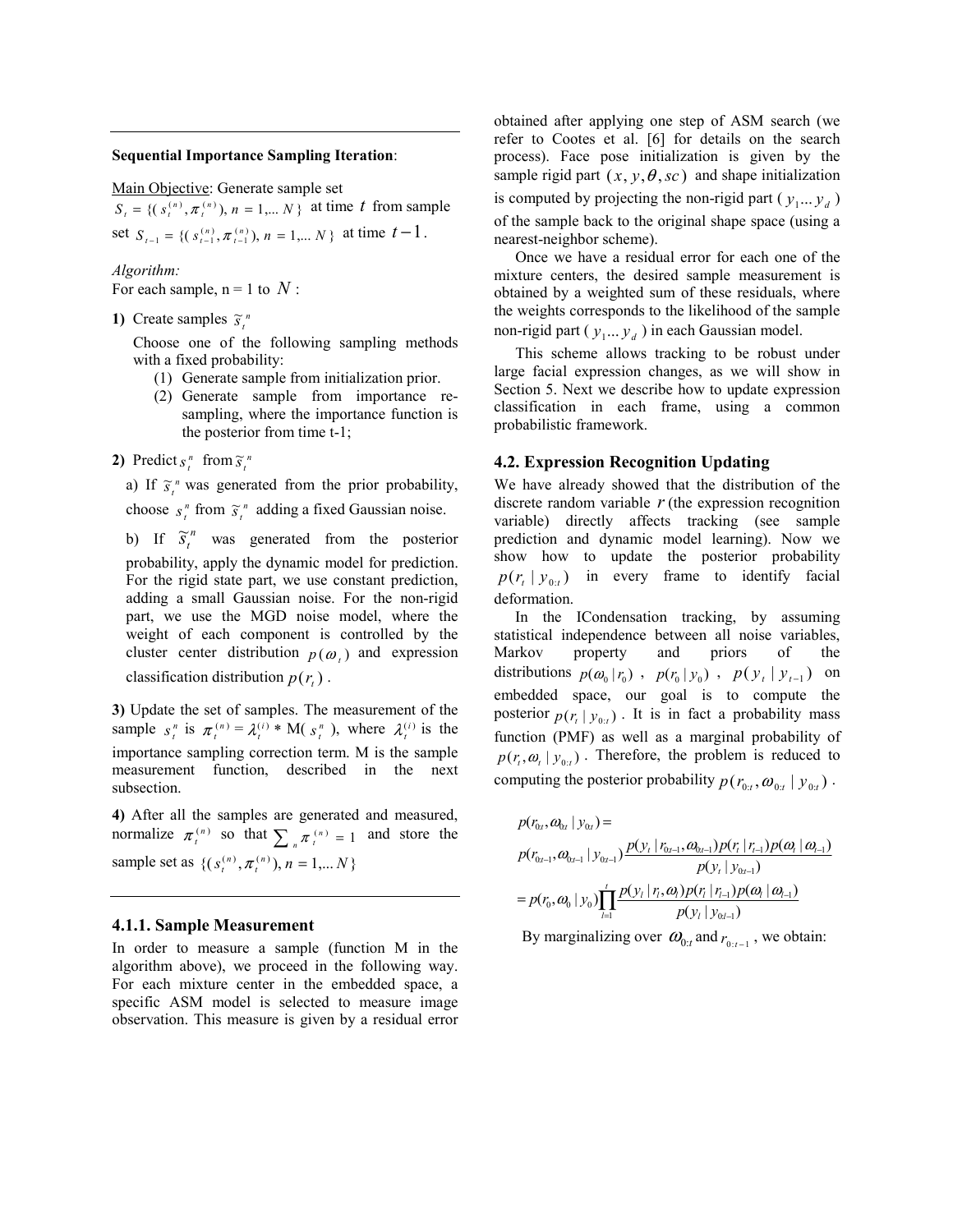

Figure 4: Sample frames of our output tracking and recognition result in a video sequence with more than  $10<sup>4</sup>$  frames.

$$
p(r_i = l \mid y_{0i}) = \int_{\omega_0} \int_{r_{0i-1}} \int_{\omega_{i-1}} \int_{\omega_{i-1}} \int_{\omega_i} p(r_0, \omega_0 \mid y_0)
$$
  

$$
\prod_{l=1}^{i} \frac{p(y_l \mid r_l, \omega_l) p(r_l \mid r_{l-1}) p(\omega_l \mid \omega_{l-1})}{p(y_l \mid y_{0i-1})} d\omega_i dr_{l-1} d\omega_{l-1} ... d\omega_0 dr_0
$$

This equation can be computed by prior distributions and the product of the likelihood

$$
\prod_{l=1}^t p(y_l | r_l, \omega_l) \cdot
$$

## **5. Experiments**

In this section, we present our preliminary experimental results on facial deformation tracking and recognition.

To learn the structure of the expression manifold, we need  $O(10^3)$  images to cover basic expressions for each subject and to enable stable geodesic distance computation. Since there is no database with a sufficiently large amount of subject data available, we built our own small data set for the experiments. In our experiments, subjects were instructed to perform a series of six kinds of prototypical facial expressions, representing happiness, sadness, anger, surprise, fear, and disgust. The subjects repeated the series seven times for the gallery set. The probe set includes a long sequence (more than  $10^4$  frames) where the subject can change his/her expression randomly. To simplify the problem, we assume constant illumination and near frontal view pose.

To generate the shape sequence from the training data set, we trained ten ASM models for different kinds of deformations. We manually select the model in this offline stage to robustly track facial deformation along the video sequences. The shape space dimension is 90. We used the Isomap algorithm to obtain a space with dimensionality  $d=3$ .



Figure 5: Comparison of tracking precision between an ASM tracker and our method. We have obtained considerably improvement, mainly under the presence of images with large expression changes.

We verified that our probabilistic method is able to track and recognize long sequences of subjects performing subtle and large expression changes. Figure 4 shows two frames from a tracking and recognition test using a video sequence of more than  $10<sup>4</sup>$  frames. The bars for each expression label in the figure indicate their respective recognition probabilities. A complete output video sequence is available at http://ilab.cs.ucsb.edu/demos/.

We also quantitatively analyze the performance of our tracker with a standard ASM tracker. Figure 5 shows a precision comparison, considering as ground truth a manual labeling of eye corners and lip corners. The same images were used to train both trackers. The difference is that our method automatically splits this data to train a set of models, which are probabilistically selected during tracking. This allows more robust performance under large facial expression changes.

## **6. Conclusions**

We proposed a novel framework for dynamic facial expression analysis. We now summarize our main contributions:

(1) A new representation for tracking and recognition of facial expressions, based on manifold embedding and probabilistic modeling in the embedded space.

(2) A robust method for facial deformation tracking based on a set of ASM models, which are probabilistically selected during tracking, improving reliability under large expression changes.

(3) A probabilistic expression classification method, which integrates information temporally across the video sequence. In contrast with traditional